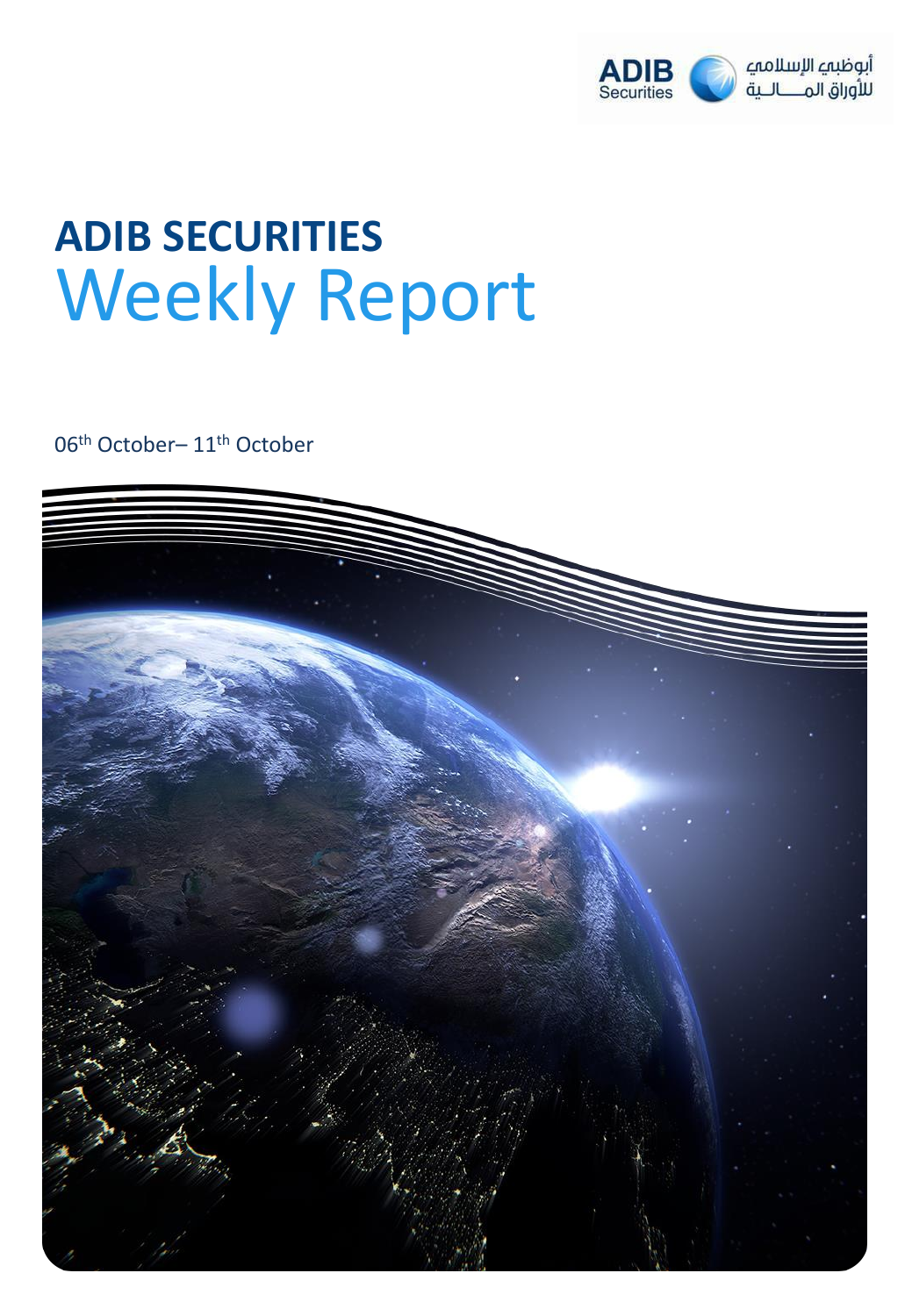# **Global Snapshot**

### **INTERNATIONAL INDICES WEEKLY CHANGE MENA INDICES WEEKLY CHANGE**

| <b>International</b><br><b>Indices</b>  | <b>Last Value</b> | Change | <b>Weekly</b><br><b>Change %</b> |
|-----------------------------------------|-------------------|--------|----------------------------------|
| <b>Dow Jones</b><br>Indus, AVG          | 26,573.72         | 0.00   | 0.00%                            |
| <b>S&amp;P 500 Index</b>                | 2,952.01          | 0.00   | $0.00\%$                         |
| <b>NASDAQ</b><br><b>Composite Index</b> | 7,982.47          | 0.00   | 0.00%                            |
| Euro stoxx 50 Pr                        | 3,446.71          | 0.00   | $0.00\%$                         |
| FTSE 100 Index                          | 7,155.38          | 0.00   | 0.00%                            |
| <b>CAC 40 Index</b>                     | 5,488.32          | 0.00   | $0.00\%$                         |
| <b>DAX Index</b>                        | 12,012.81         | 0.00   | 0.00%                            |
| <b>NIKKEI 225</b>                       | 21,410.20         | 0.00   | 0.00%                            |
| <b>HANG SENG</b><br>Index               | 25,821.03         | 0.00   | 0.00%                            |
| <b>S&amp;P BSE SENSEX</b><br>Index      | 37,673.31         | 0.00   | $0.00\%$                         |

| <b>GCC Indices</b> | <b>Last Value</b> | <b>Change</b> | <b>Weekly</b><br>Change % |
|--------------------|-------------------|---------------|---------------------------|
| Saudi SE           | 7,695.48          | 0.00          | 0.00%                     |
| <b>DFM</b>         | 2,810.46          | 0.00          | $0.00\%$                  |
| <b>ADX</b>         | 5,073.49          | 0.00          | 0.00%                     |
| <b>Qatar SE</b>    | 10,227.52         | 0.00          | $0.00\%$                  |
| <b>Muscat SE</b>   | 4,013.55          | 0.00          | 0.00%                     |
| <b>Bahrain SE</b>  | 1.523.04          | 0.00          | $0.00\%$                  |

#### **COMMODITIES WEEKLY PRICE CHANGES**

| <b>Commodity</b>                | <b>Last Value</b> | <b>Weekly</b><br><b>Change</b> | <b>Weekly</b><br>Change % |  |  |
|---------------------------------|-------------------|--------------------------------|---------------------------|--|--|
| <b>WTI Crude</b><br>Oil (Nymex) | <b>USD 54.70</b>  | 1.89                           | 3.58%                     |  |  |
| <b>Brent Crude</b>              | <b>USD 60.51</b>  | 2.14                           | 3.67%                     |  |  |
| <b>GOLD</b> (spot)              | USD 1,489.01      | $-15.65$                       | $-1.04%$                  |  |  |

#### **NEWS — REGIONAL WEEKLY HIGHLIGHTS**

- **Saudi Aramco IPO prospectus to be filed this month -** Saudi Aramco is expected to publish a prospectus for the initial public offering (IPO) before end of this month, the Wall Street Journal reported.
- **Egypt dollar bonds fall in anticipation of new supply -** Egypt dollar bonds were under pressure on Wednesday as investors offloaded holdings in the secondary market to make space in their portfolios for a possible new bond sale.
- **Saudi central bank vets local lenders ahead of Aramco IPO: sources -** The Saudi Arabian Monetary Authority, or SAMA, contacted Saudi banks last week, asking them a series of questions about their lending exposure to Aramco, two of the sources said.
- **Saudi Arabia says its oil output fell 660,000 bpd in Sept after attacks -** The September 14 attacks targeted two of state oil giant Saudi Aramco's plants, initially knocking out half of the kingdom's oil production — 5% of global output.
- **Kuwaiti MP completely rejects implementation of VAT and selective tax -** MP Ahmad Al-Fadel alleges that Ministry of Finance is currently deliberating on the prospects of implementing taxes, affirming he completely rejects the idea of taxation alongside other colleagues, especially in the absence of real financial reforms.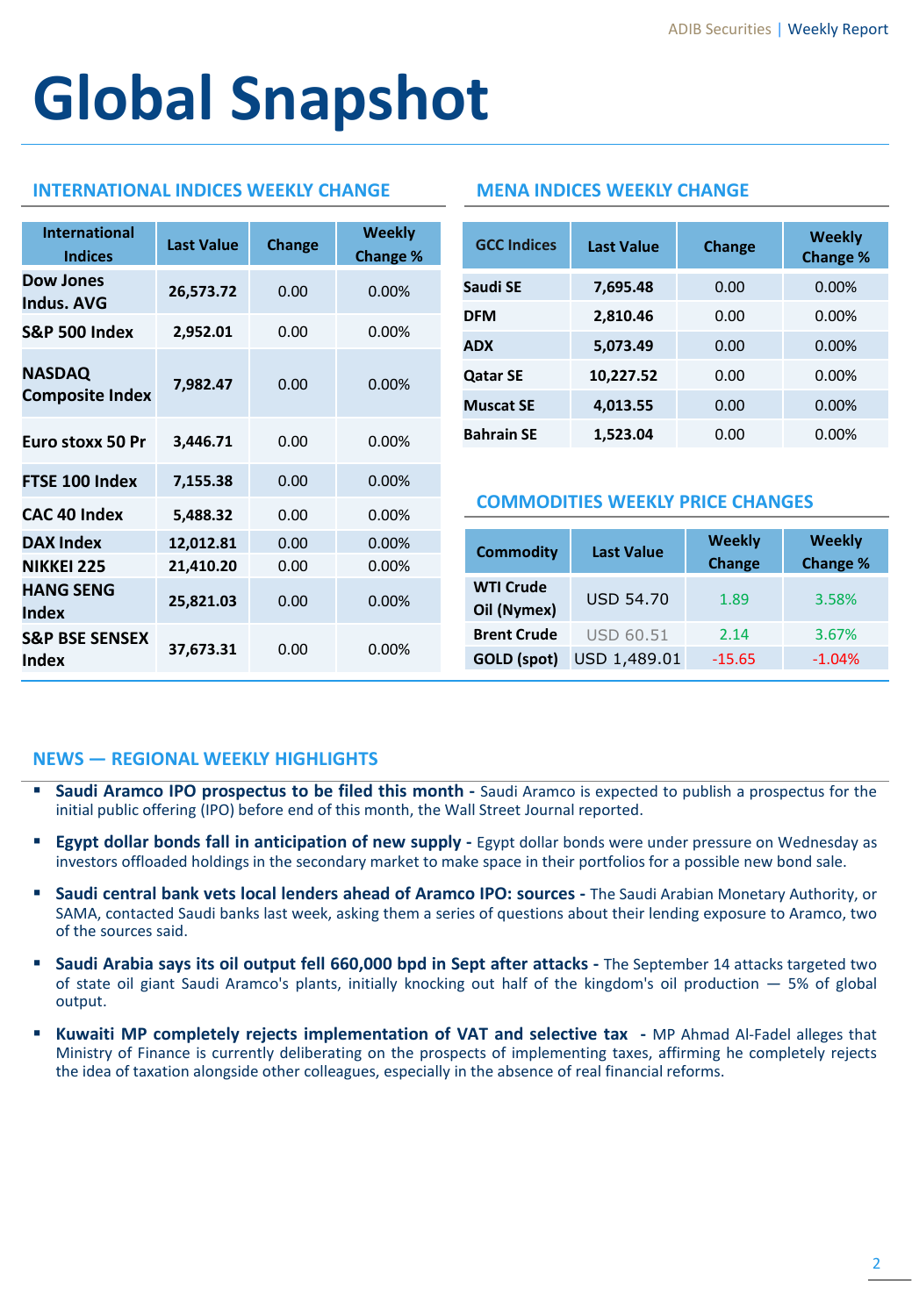## **Local Snapshot**

### **DFM - WEEKLY FOREIGNERS' TRADE ADX - WEEKLY FOREIGNERS' TRADE**

| <b>DFM</b>        | Last<br><b>Value</b> | <b>Weekly</b><br><b>Change</b><br>% | Weekly<br><b>Change</b> | <b>YTD</b>   |                                | <b>ADX</b>               | Last<br><b>Value</b> |        | <b>Weekly</b><br><b>Change</b><br>% |               | <b>Weekly</b><br>Change | <b>YTD</b>          |
|-------------------|----------------------|-------------------------------------|-------------------------|--------------|--------------------------------|--------------------------|----------------------|--------|-------------------------------------|---------------|-------------------------|---------------------|
| <b>AIRARABIA</b>  | 1.330                | $-0.13%$                            | $-6,066,710$            | 1.48%        |                                | <b>ADIB</b>              | 5.25                 |        | 0.20%                               |               | 7,264,000               | 2.75%               |
| <b>AMLAK</b>      | 0.507                | 0.05%                               | 750,000                 | $-0.21%$     |                                | <b>ALDAR</b>             | 2.12                 |        | 0.08%                               |               | 6,290,104               | 2.87%               |
| <b>ARTC</b>       | 1.80                 | 0.09%                               | 1,350,000               | 0.60%        |                                | <b>DANA</b>              | 0.941                |        | 0.02%                               |               | 1,393,723               | $-0.11%$            |
|                   |                      |                                     |                         |              |                                | <b>ESHRAQ</b><br>0.390   |                      |        | 0.04%                               |               | 930,000                 | 1.02%               |
| <b>DAMAC</b>      | 0.906                | $-0.02%$                            | $-1,210,000$            | $-2.39%$     |                                | <b>ETISALAT</b><br>16.50 |                      | 0.00%  |                                     |               | $\mathbf 0$             | 0.22%               |
| <b>DFM</b>        | 0.884                | 0.02%                               | 1,600,000               | 0.19%        |                                | 0.409<br><b>MANAZEL</b>  |                      |        | 0.00%                               |               | $\mathbf 0$             | 0.82%               |
| <b>DIB</b>        | 5.33                 | 0.04%                               | 2,635,834               | 1.29%        |                                |                          |                      |        |                                     |               |                         |                     |
| <b>DIC</b>        | 1.27                 | 0.03%                               | 1,275,606               | $-0.15%$     | <b>WEEKLY TOP TRADED VALUE</b> |                          |                      |        |                                     |               |                         |                     |
| <b>DSI</b>        |                      | 0.00%                               | $\mathbf 0$             | $\mathbf{0}$ |                                | <b>Symbol</b>            |                      |        | <b>Close</b>                        |               |                         | <b>Traded Value</b> |
| <b>EMAAR</b>      | 4.55                 | $-0.03%$                            | $-2,147,922$            | 1.51%        |                                | <b>FAB</b>               |                      | 15.220 |                                     |               | 95,150,333              |                     |
| <b>EMAARMALLS</b> | 1.87                 | 0.01%                               | 1,301,430               | $-0.24%$     |                                | <b>EMIRATESNBD</b>       |                      | 13.15  |                                     |               | 89,538,427.10           |                     |
|                   |                      |                                     |                         |              | <b>AMLAK</b>                   |                          |                      | 0.507  |                                     |               | 88,421,872.72           |                     |
| <b>GFH</b>        | 0.875                | 0.03%                               | 1,104,495               | 1.99%        | <b>EMAAR</b>                   |                          | 4.55                 |        |                                     | 84,633,452.28 |                         |                     |
| <b>UPP</b>        | 0.310                | 0.21%                               | 9,008,034               | 1.48%        | <b>ARTC</b>                    |                          |                      | 1.80   |                                     |               | 82,413,778.16           |                     |

### **NEWS — LOCAL WEEKLY HIGHLIGHTS**

- **ADX lists \$10bln Abu Dhabi Global Medium Term Note programme:** ADX lists \$10bln Abu Dhabi Global Medium Term Note programmeUAE's inflation rate slips in June by 1.49%: The UAE's inflation rate has fallen in June by 1.49% in June as compared to the same month of 2018, according to data issued by the Federal Competitiveness and Statistics Authority (FCSA).
- **Amlak -Amlak Finance's share price increases on arbitrary ruling :** Amlak Finance's share price has increased on the back of the arbitrary ruling.
- **UAE invests \$17.4bln in Australia: Deputy PM McCormack:** McCormack is currently visiting the UAE to take part in the World Road Congress.
- **Dubai's Shuaa Capital appoints new CEO:** Joachim Mueller has been named as the chief financial officer, while Bechara Raad is the chief operating officer.
- **ADNOC seeks to expand strategic partnerships, pursue smart growth**: Al Jaber: The Abu Dhabi National Oil Company, ADNOC, is creating new opportunities for partnerships and investments as it pursues a balanced smart growth strategy and drives responsible production to reliably meet the world's growing energy demand, according to Dr. Sultan bin Ahmad Sultan Al Jaber, Minister of State and ADNOC Group CEO.